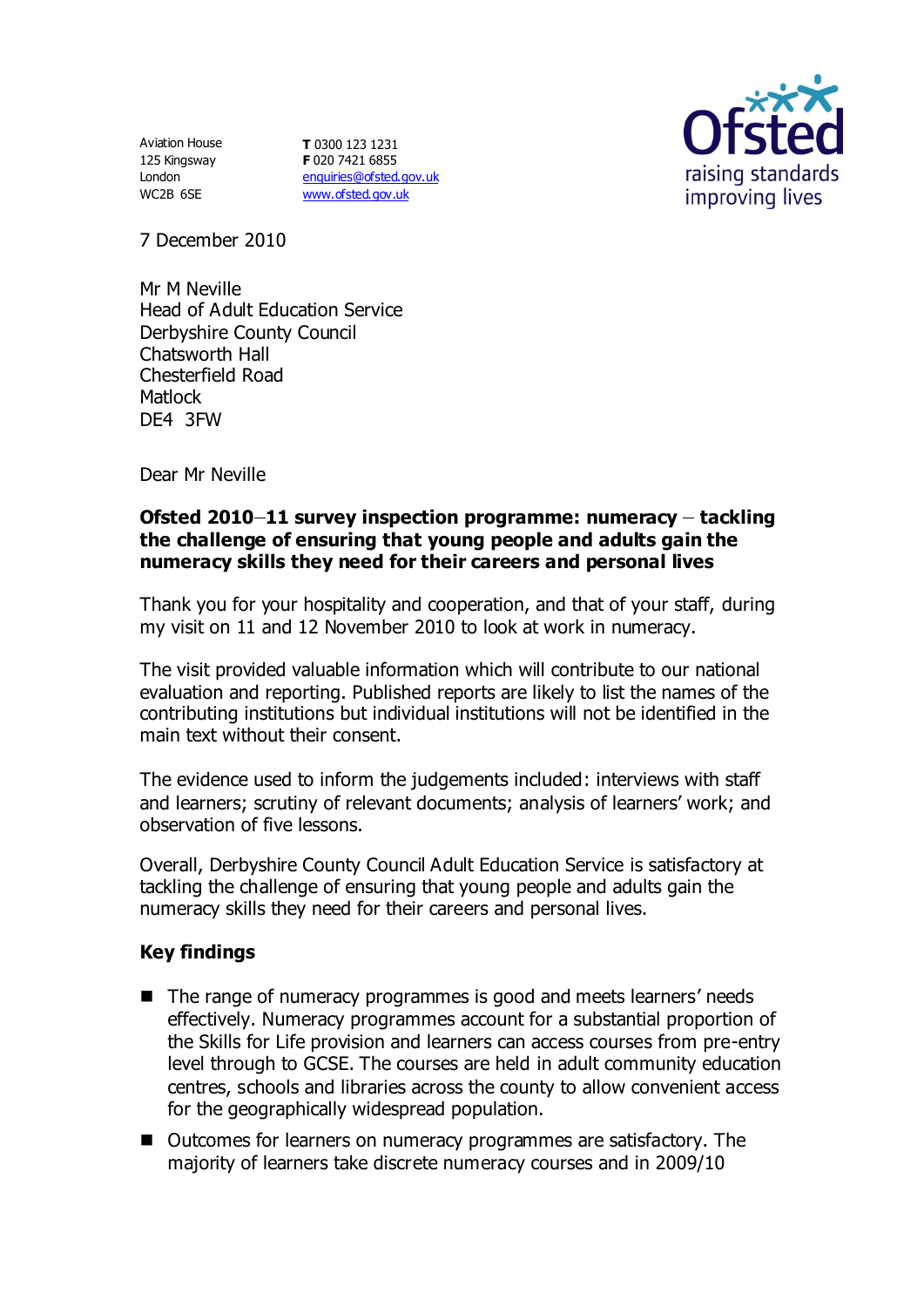success rates on these courses were around recent national averages. A minority of numeracy courses are short programmes or reflect the service's collaboration with local employers. On these numeracy courses, outcomes are better, at or above national averages. The service's selfassessment report notes accurately that retention rates are sometimes low and, in 2009/10, ranged between 75% and 81%. Outcomes for male learners were around five percentage points below those for females.

- Teaching and learning in numeracy sessions are satisfactory. Learning sessions are generally planned well and carried out in an encouraging atmosphere. Learners make the best progress in numeracy when the teachers ensure that the activities and resources are matched well to the learners' needs and abilities. Learning resources are appropriate and used to good effect. However, a minority of starter activities go on for too long and do not allow learners enough time to complete the main activities. More able learners are not always fully occupied and in some cases not all learners take part in discussion or are included in question and answer sessions.
- Individual learning plans are satisfactory and help learners make progress. Some contain detailed analyses of the progress made by learners. In others, targets are generic and reflect only the aspirations of learners to obtain a qualification. Managers acknowledge this and are implementing review procedures and training for teachers to help learners set more quantitative, specific targets.
- The service is marketed well and promoted across the county. In addition, well organised initial assessment ensures that learners are allocated to appropriate programmes.
- The provision of numeracy courses for learning support assistants provides a useful service in the county schools. Derbyshire County Council workers also access numeracy programmes successfully to update their skills and gain more confidence in the use of number.
- Curriculum management of numeracy programmes is good. The lesson observation system is thorough and well organised.
- Continuing professional development for staff is good and many teachers report that they have recently attended relevant and thought-provoking training.

## **Areas for improvement, which we discussed, include:**

- $\blacksquare$  raising attainment in numeracy by implementing strategies to tackle any low retention rates and to improve outcomes for male learners
- $\blacksquare$  increasing the rigour of the lesson observation system by ensuring that expected norms are not recorded as strengths
- making sure that staff are confident to help learners set specific and measurable targets to help them progress.